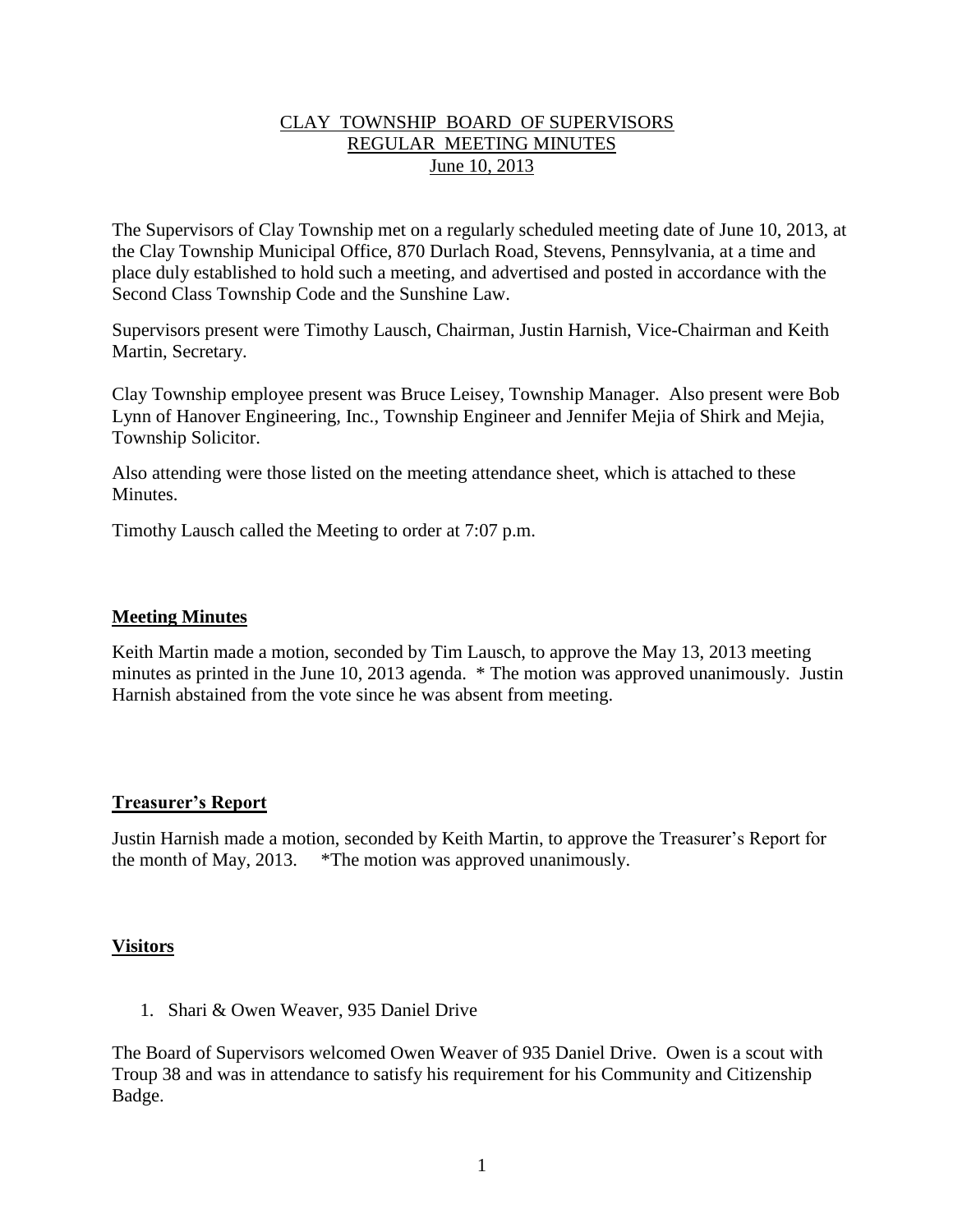# **Engineer's Report**

1. Ken Weaver – ECHO Housing Request

Ken Weaver of 975 Lincoln Gardens Road, asked the Board of Supervisors for permission to place a 28'X56' doublewide mobile home on his property for his Mother-in-Law to live in.

Keith Martin made a motion, seconded by Justin Harnish to approve and execute the ECHO Housing agreement with Ken Weaver, contingent of receipt of evidence from the Clay Township Sewage Enforcement Officer indicating additional occupants will not exceed maximum capacity for the current on-lot sewer system. \* The motion was unanimously approved.

2. Ken Weaver – Storm Water Exemption Request

Bob Lynn reviewed Mr. Weaver's storm water exemption request with the Board of Supervisors. Mr. Weaver meets the four points of criteria for an exemption. The property is located in Ag zoning district, a conservation plan is being prepared, the property is a 10 acre farm and the flow patch distance from the proposed impervious area to the nearest property line is approximately 500'.

Keith Martin made a motion, seconded by Justin Harnish to approve the storm water exemption request from Ken Weaver, 975 Lincoln Gardens Road. \* This motion was unanimously approved.

3. Countryside Enterprises – Revised Sewage Planning Module and Time Extension

The Township Manager reviewed the revised Sewage Planning Module with the Board of Supervisors.

Justin Harnish made a motion, seconded by Tim Lausch to approve the revised Sewage Planning Module. \* The motion was unanimously approved. Keith Martin abstained from the vote because of an employment conflict with Countryside Enterprises.

The Township Manager reviewed the requested time extension with the Board of Supervisors.

Justin Harnish made a motion, seconded by Tim Lausch to approve a 90 day time extension to take action on the plan. New date to take action is 9/12/13. \* The motion was unanimously approved. Keith Martin abstained from the vote because of an employment conflict with Countryside Enterprises.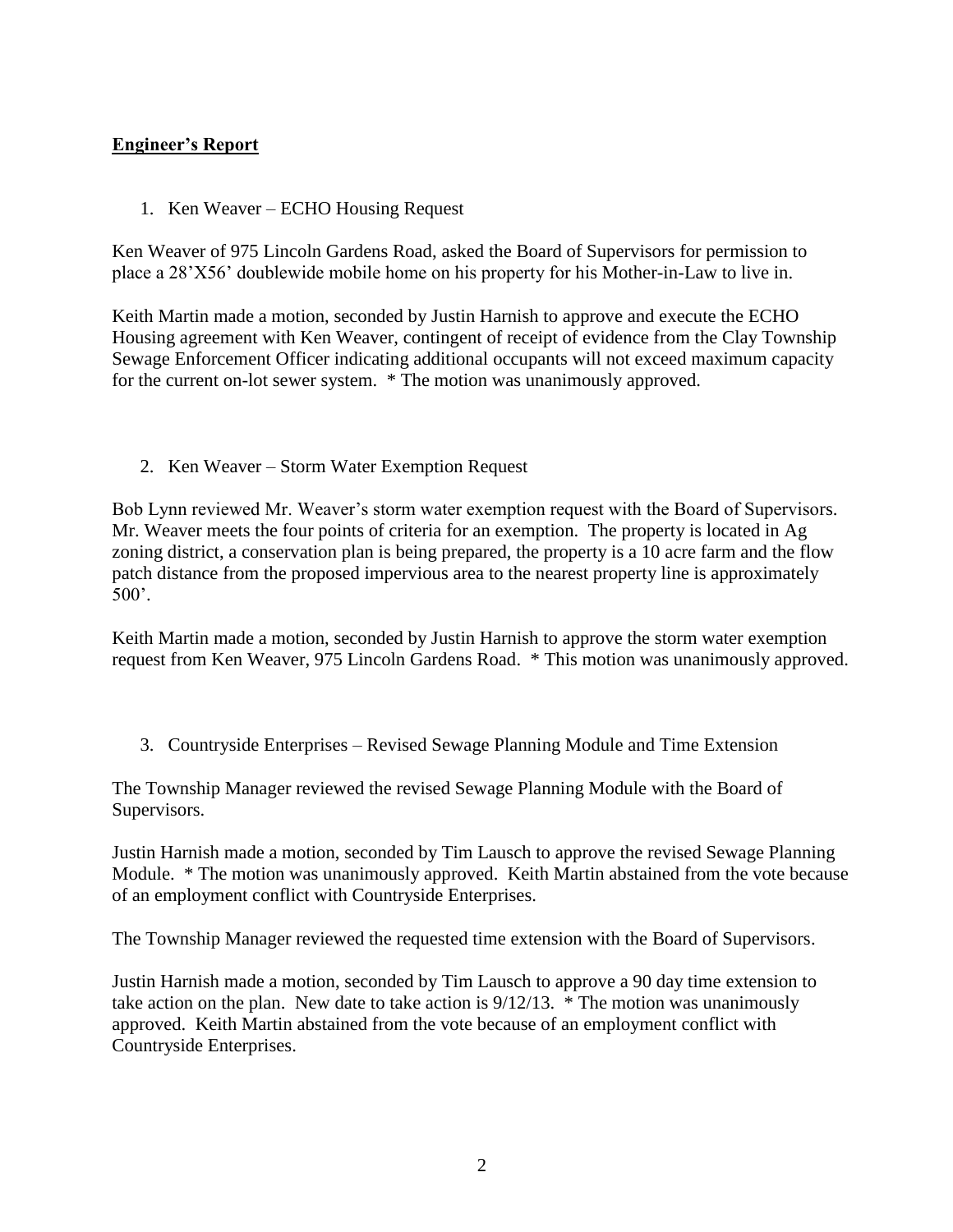4. Bethany Gardens III – Time Extension

After review, Justin Harnish made a motion, seconded by Keith Martin to approve a 90 day time extension to take action on the plan. New date to take action is 9/21/13. \* The motion was unanimously approved.

5. Hometowne Square

Jennifer Mejia updated Cliff Weaver and Lee Bothel, representatives of Hometowne Square, on the status of the Hometowne Square plan.

Jennifer Mejia sent a draft agreement from the Township to Attorney Matyak, representing Wildflower Pond, indicating that if the developers allow Hometowne Square emergency access through the streets of the Wilflower Pond development this action will not jeopardize their ability to dedicate roads at a later date.

The issue of storm water run off onto the Peaceable Animal Kingdom property was discussed. The Developer is in discussion with adjoining property owners, but a resolution has not been reach. Jennifer Mejia will send an inquiry to Attorney Hoffer, who represents Peaceable Animal Kingdom, asking of they object to approval of the next phase.

No decisions were made at this time.

6. Girl Scout Road Culvert Permit

Bob Lynn informed the Board of Supervisors that a GP-11 permit from DEP is necessary. Approval time for the permit is 4-6 weeks. The plan is to extend culvert to put fill in and place guiderail in fill. The work will be done by the Township Road Crew.

Justin Harnish made a motion, seconded by Keith Martin to apply for the GP-11 permit from DEP. \* The motion was unanimously approved.

#### **Old Business**

1. Wildflower Pond

Jennifer Mejia informed the Board of Supervisors that there is no new update on Wildflower Pond.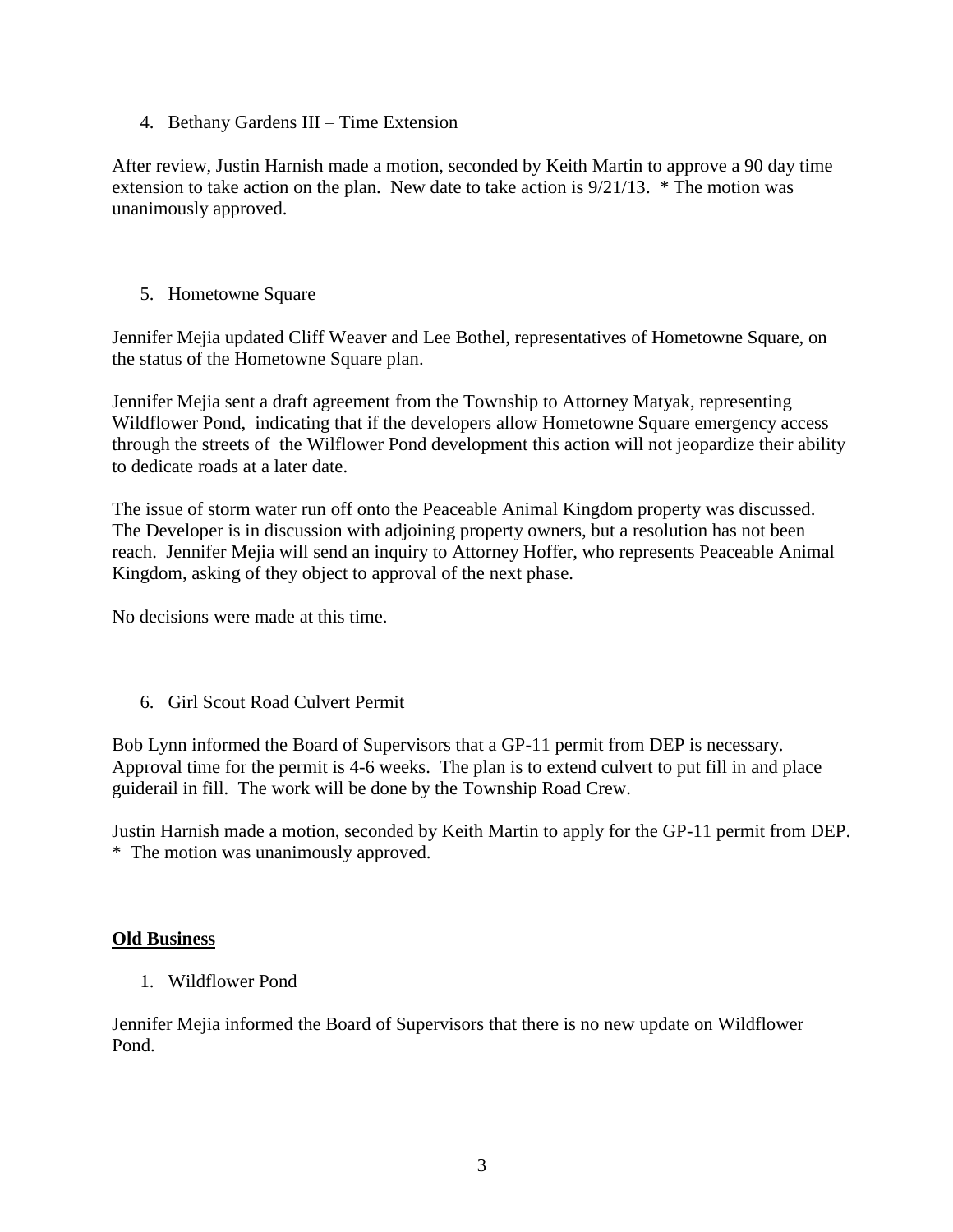Bob Lynn reported that the sinkhole repair at the Kimmet and Echternach property will begin soon.

Tim Lausch was informed of sinkholes in the basin. The Township Manager will investigate.

No decisions were made at this time.

2. Charity Gardens Pipe Inspection

USG is scheduling the inspection for the near future.

Justin Harnish made a motion, seconded by Keith Martin to authorize Bruce Leisey to sign the contract with USG. \* The motion was unanimously approved.

# **New Business**

# 1. Approve Attendance at LCATS Summer Meeting 8/22/13

The Board of Supervisors will review availability and will discuss at their July meeting.

No decisions were made at this time.

2. Sewer Line and Manhole I&I Investigation

The Township Manager and Township Engineer reviewed the last 18 months average flows with the Board of Supervisors. The flows have seemed to stabilize (mid 20,000).

The Township has been informed by the owner of the Hopeland Post Office building that the system for the post office and apartment is having issues and he has interest in connecting to Hopeland sewer plant.

After discussion, there could possibly be two sewer EDUs available.

The Township Manager will inform property owner of discussion.

No decisions were made at this time.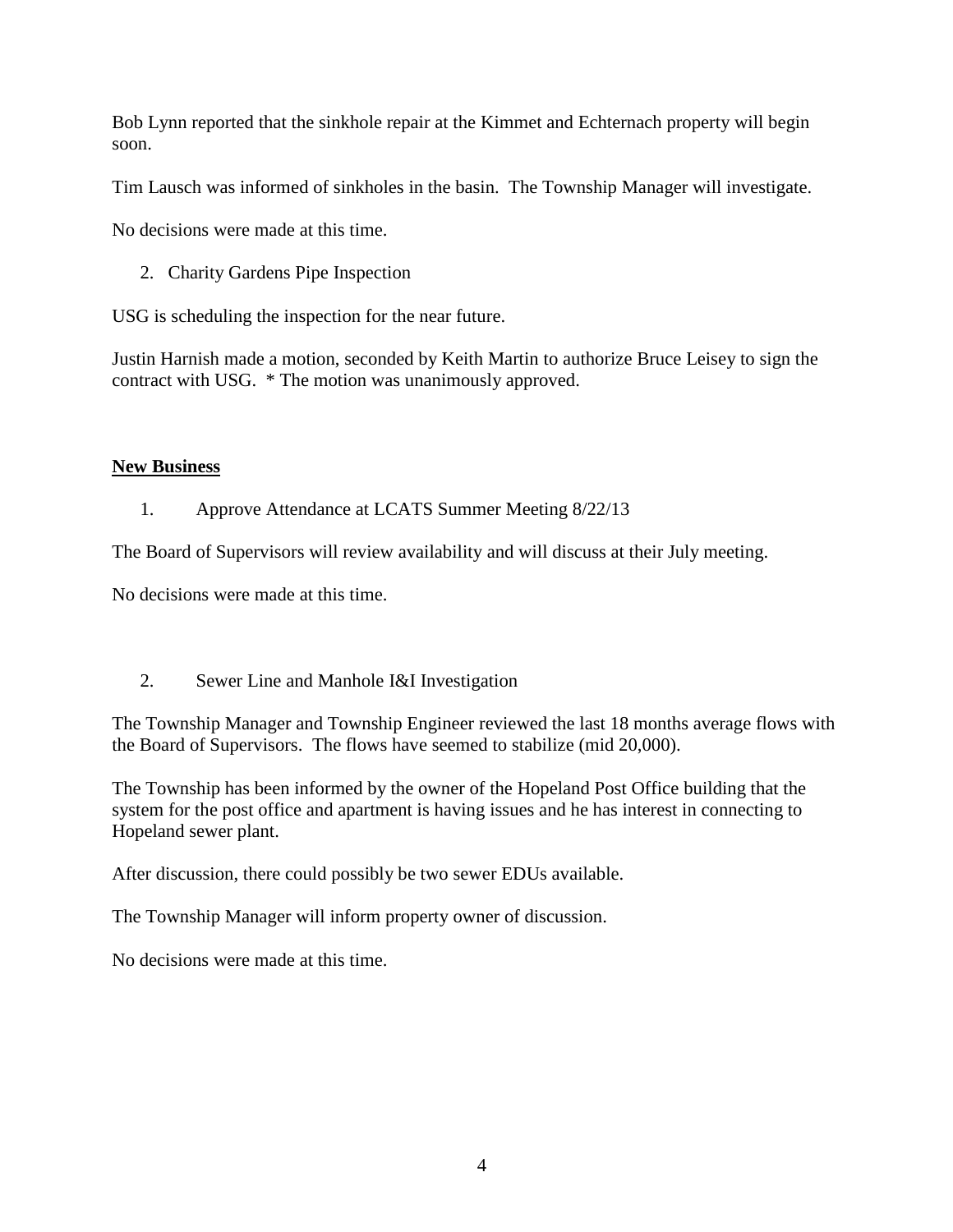3. Approve Participation in Cocalico Creek Watershed based CBPRP

After review, Keith Martin made a motion, seconded by Justin Harnish to participate in a NFWF walk up grant to run the base line and provide watershed base for CBPRP.  $*$  The motion was unanimously approved.

4. Stormwater Management Ordinance Update

Bob Lynn updated the Board of Supervisors on the status of Act 167 Stormwater Ordinance. The County plan is approved, the Township has until 11/21/13 to enact its Ordinance.

Ken Shirk, Bruce Leisey and Bob Lynn are working on a draft Ordinance for the Board of Supervisors to review in August.

No decisions were made at this time.

5. Stormwater Violation – Forry Estates

After discussion, Justin Harnish made a motion, seconded by Keith Martin to send a notice of violation to the property owner where the stormwater facilities are located for Forry Estates. The stormwater facilities are not being maintained per agreement (tall weeds, trees growing in basin and erosion). \* The motion was unanimously approved.

6. Snow Emergency Signs

After research it was determined that an Ordinance was not adopted to enforce the actions on the signs so they can be removed.

Township Road Crew will schedule time to remove signs.

7. Handicap Parking Space in Bethany Gardens Resident Request

Bob Lynn and Bruce Leisey reviewed the request for a handicap parking space at 322 Mt Olive Lane.

The Board of Supervisors is agreeable to install. The Township Manager will inform the Home Owners Association. It should be noted that the space will be available to anyone in the public with authorized handicapped parking.

The proposed Ordinance will be added to other changes related to parking and will likely be considered for adoption in September.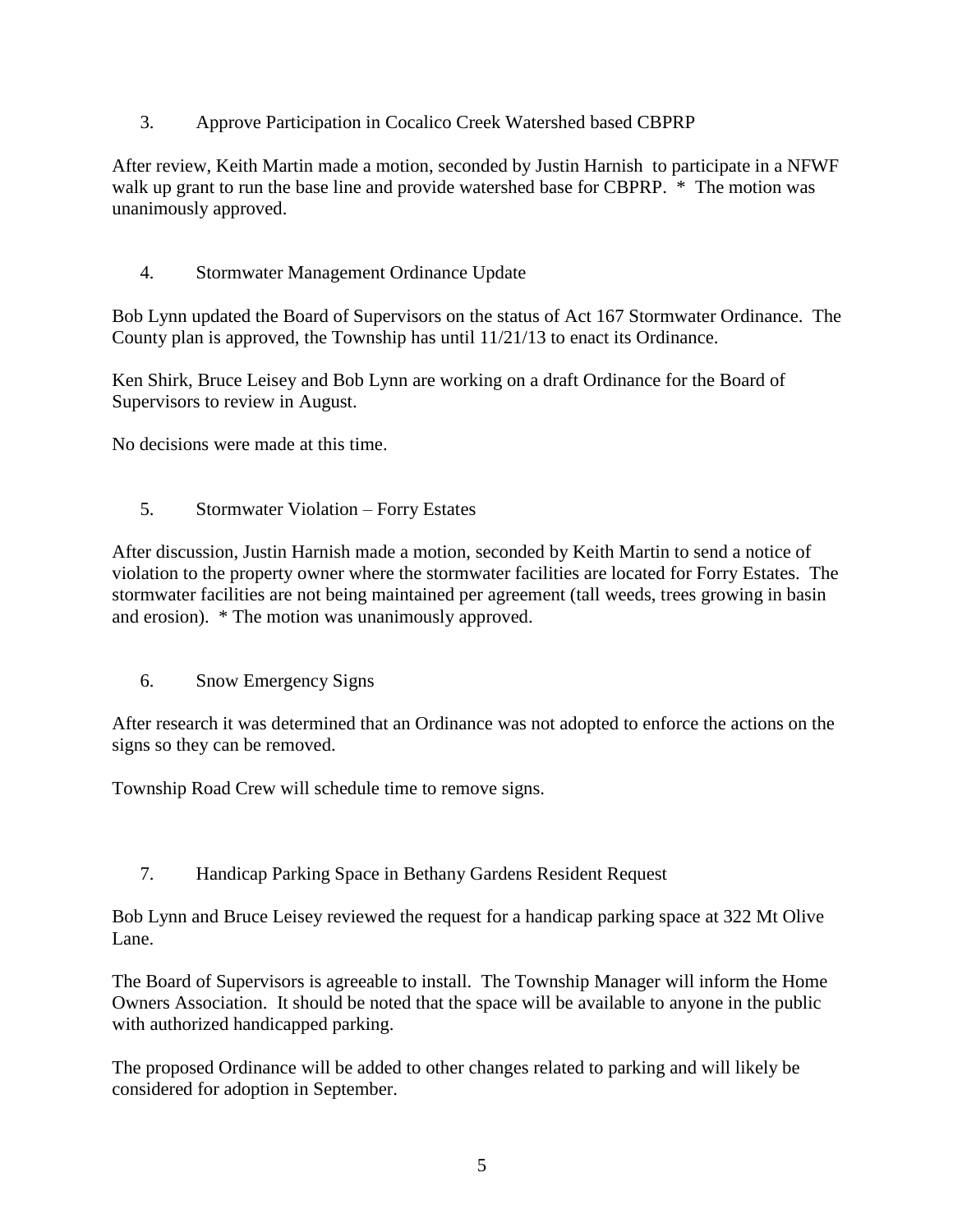#### 8. Swearing in of Fire Police

After discussion, Justin Harnish made a motion, seconded by Keith Martin to draft a letter to District Magistrate Russell requesting that he swear in all Fire Police operating in Clay Township. \* The motion was unanimously approved.

#### 9 Sharp Avenue

After review, Keith Martin made a motion, seconded by Justin Harnish to authorize Jennifer Mejia and Bruce Leisey to draft an ordinance to put the extension of Sharp Avenue on the official township map. \* The motion was unanimously approved.

#### **Executive Session**

Keith Martin made a motion, seconded by Justin Harnish to enter into executive session at 8:30 PM to discuss potential litigation. \* The motion was unanimously approved.

Keith Martin made a motion, seconded by Justin Harnish to exit executive session at 8:55 PM. \* The motion was unanimously approved.

Keith Martin made a motion, seconded by Justin Harnish to file a lien on the Two Cousins property in order to collect past due unpaid developer fees owed to the Township. \* The motion was unanimously approved.

#### **Bills to be Paid**

General Fund

Justin Harnish made a motion, seconded by Keith Martin, to approve the General Fund bills totaling \$56,396.34 for the month of May. \*The motion was approved unanimously.

#### Rec Fund

Justin Harnish made a motion, seconded by Keith Martin, to approve the Recreation Fund bills totaling \$1,416.77 for the month of May. \*The motion was approved unanimously.

#### Sewer Fund

Justin Harnish made a motion, seconded by Keith Martin, to approve the Sewer Fund bills totaling \$4,589.83 for the month of May. \*The motion was approved unanimously.